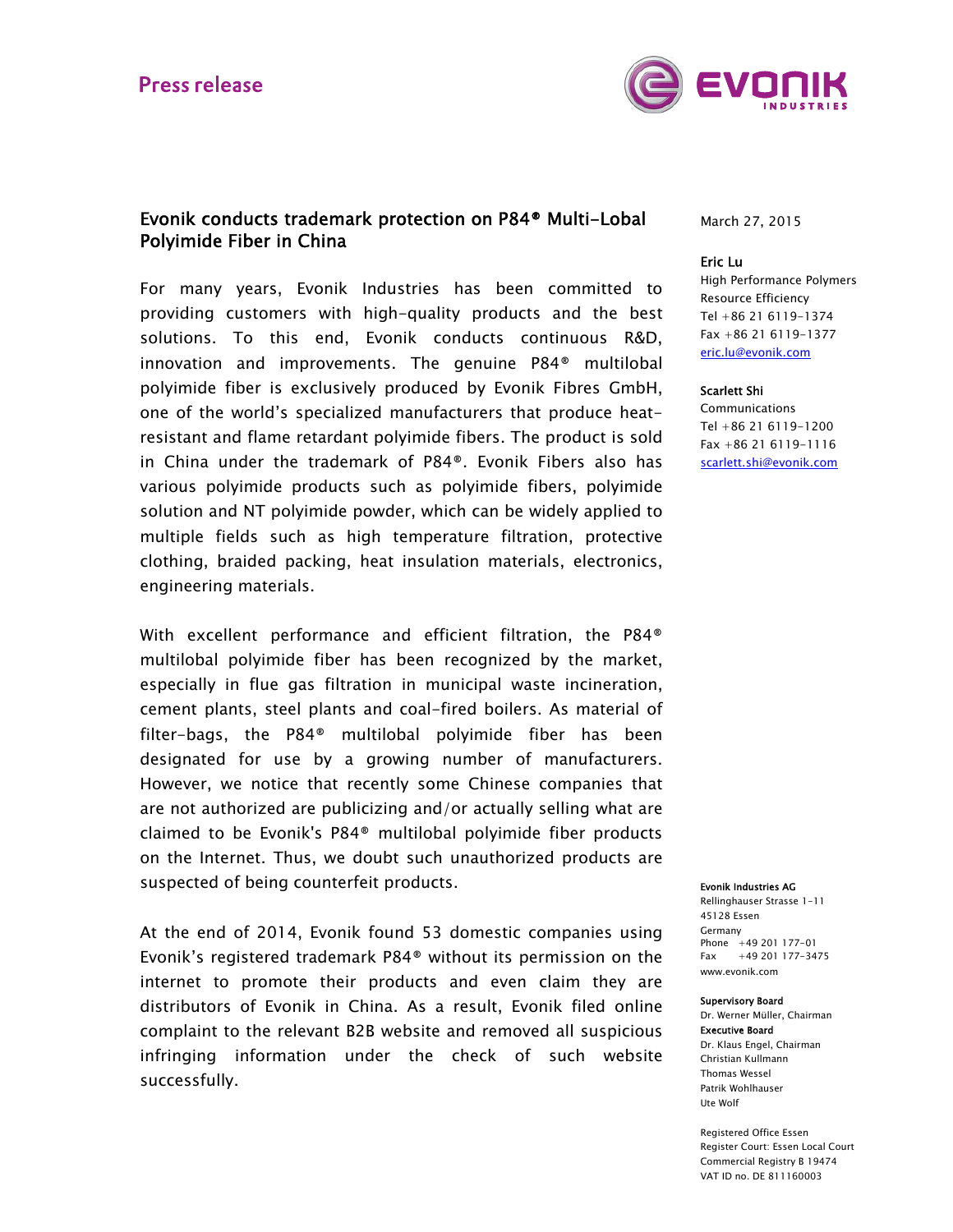

"Evonik does not tolerate any sort of violation of Evonik's intellectual property rights because business success is largely built on trust and in the interest of its customers. The basis for a lasting relationship between Evonik and its customers is transparency at all stakeholder levels. Therefore we encourage our customers to purchase only from official sales channels." says Ricardo Luiz Willemann, General Manager of High Performance Polymers Asia Pacific.

To sum up, the P84® is Evonik's registered trademark used in its multilobal polyimide fiber products and using the same or a similar trademark on the same or a similar product without the permission of the trademark holder is infringement of a registered trademark. In the light of the above alleged infringement, our company solemnly declares: Our company does not bear any consequences caused by the fake or inferior products, and we reserve the right to resort to law; If there is any infringement of our Intellectual Property protection rights in the market, our company will fight against all the illegal activities by means of law.

In order to ensure the highest quality standard for your product, we ask you to pay attention to the material you are using. If you come in contact with such unknown source of P84® material, please do not hesitate to contact your local Evonik representative immediately to authenticate the material origin.

## Company information

Evonik, the creative industrial group from Germany, is one of the world leaders in specialty chemicals. Profitable growth and a sustained increase in the value of the company form the heart of Evonik's corporate strategy. Its activities focus on the key megatrends health, nutrition, resource efficiency and globalization. Evonik benefits specifically from its innovative prowess and integrated technology platforms. Evonik is active in over 100 countries around the world. In fiscal 2014 more than 33,000 employees generated sales of around €12.9 billion and an operating profit (adjusted EBITDA) of about €1.9 billion.

Evonik Industries has been producing specialty chemical products in the Greater China region (Mainland China, Hong Kong and Taiwan) since the late 1970's; with wide-ranging trading relations already in place prior to this in the region. Evonik regards Greater China as one of the driving forces of the global economy